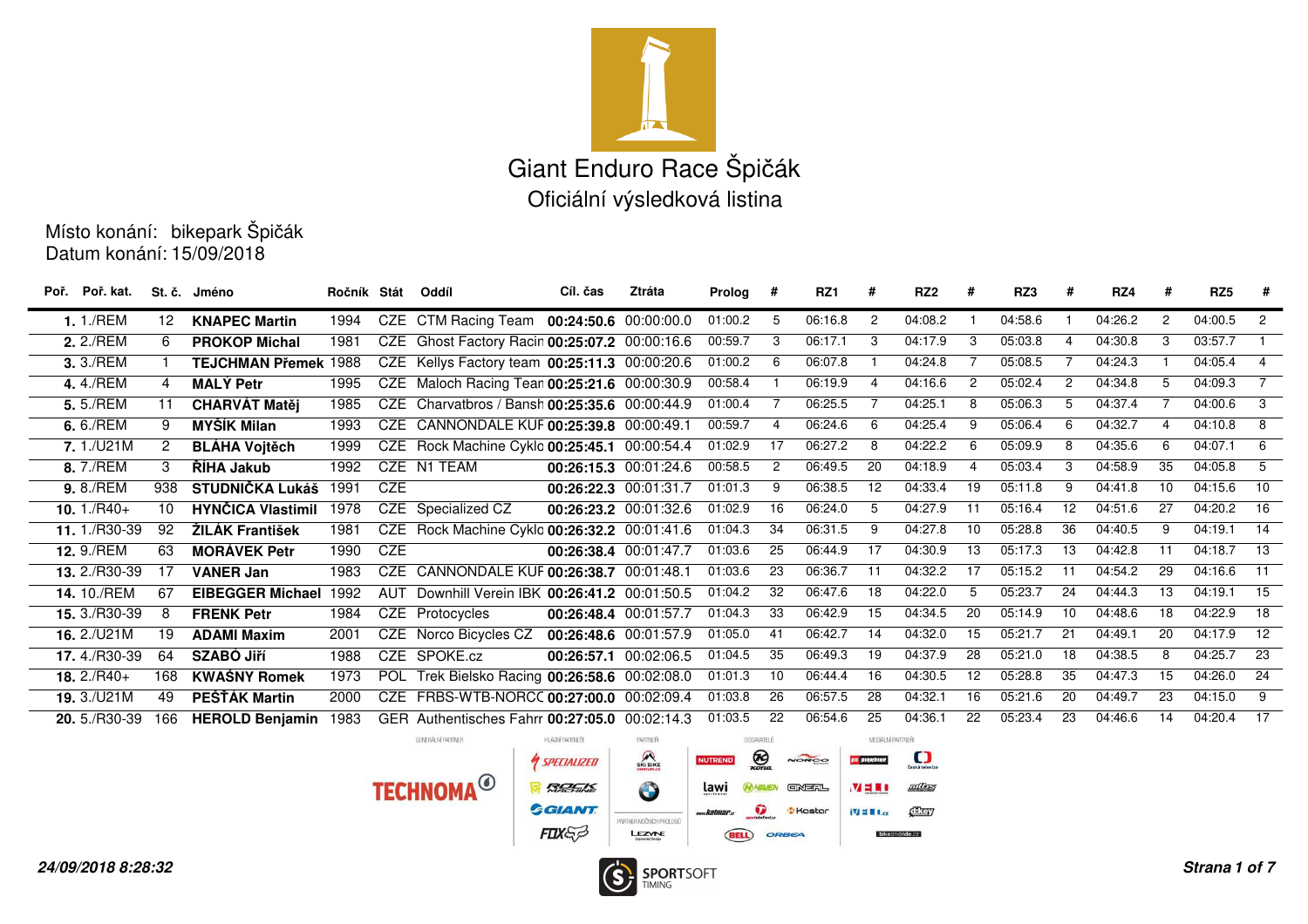| Poř. Poř. kat. St. č. Jméno |     |                              | Ročník Stát Oddíl |                  |                                                 | Cíl. čas              | Ztráta | Prolog  | #               | RZ1     | #               | RZ <sub>2</sub> | #               | RZ3     | #               | RZ4     | #               | RZ <sub>5</sub> | #                |
|-----------------------------|-----|------------------------------|-------------------|------------------|-------------------------------------------------|-----------------------|--------|---------|-----------------|---------|-----------------|-----------------|-----------------|---------|-----------------|---------|-----------------|-----------------|------------------|
| 21.6./R30-39                | 28  | <b>KUNEŠ Vlastimil</b>       | 1985              |                  | CZE Velosport Domažlice 00:27:06.7 00:02:16.0   |                       |        | 01:04.0 | 27              | 06:51.8 | $\overline{22}$ | 04:33.0         | $\overline{18}$ | 05:23.9 | $\overline{25}$ | 04:49.2 | $\overline{21}$ | 04:24.5         | $\overline{20}$  |
| 22. 11./REM                 | 926 | <b>LETH Fred</b>             | 1995              | <b>DEN</b>       |                                                 | 00:27:08.3 00:02:17.7 |        | 01:07.0 | 61              | 06:40.7 | 13              | 04:38.4         | 29              | 05:27.7 | $\overline{31}$ | 04:49.5 | $\overline{22}$ | 04:25.1         | $\overline{22}$  |
| 23. 12./REM                 | 16  | <b>PATÁK JIří</b>            | 1992              |                  | CZE SKIBIKECENTRUM. 00:27:11.1 00:02:20.4       |                       |        | 01:03.6 | 24              | 06:54.3 | 24              | 04:40.4         | 33              | 05:22.6 | $\overline{22}$ | 04:43.9 | 12              | 04:26.0         | $\overline{25}$  |
| 24. 13./REM                 | 22  | <b>LETÁK Petr</b>            | 1993              |                  | CZE Whyte racing team 00:27:18.1 00:02:27.4     |                       |        | 01:04.1 | 29              | 06:56.1 | 27              | 04:37.2         | $\overline{26}$ | 05:17.8 | $\overline{14}$ | 04:55.8 | $\overline{30}$ | 04:26.9         | $\overline{29}$  |
| 25.4./U21M                  | 5   | <b>PORUBAN Kristián</b>      | 2000              |                  | SVK Specialized CZ                              | 00:27:19.6 00:02:28.9 |        | 01:02.0 | 13              | 06:54.8 | 26              | 04:36.5         | 24              | 05:25.5 | $\overline{27}$ | 04:50.9 | $\overline{25}$ | 04:29.6         | $\overline{32}$  |
| 26. 14./REM                 | 72  | <b>MÜLLER Florian</b>        | 1993              | $\overline{SUI}$ |                                                 | 00:27:21.9 00:02:31.3 |        | 01:04.9 | 40              | 07:03.8 | 31              | 04:31.2         | 14              | 05:19.2 | 16              | 04:47.4 | 16              | 04:35.1         | 40               |
| 27. 15./REM                 | 937 | VIŠNOVSKÝ Matěj              | 1995              |                  | CZE CANNONDALE KUF 00:27:31.1 00:02:40.5        |                       |        | 01:03.4 | $\overline{20}$ | 07:02.7 | 29              | 04:39.4         | 30              | 05:27.3 | $\overline{28}$ | 04:52.0 | $\overline{28}$ | 04:26.4         | $\overline{27}$  |
| $28.5$ ./U21M               | 24  | <b>ŘÍDKÝ Dominik</b>         | 2000              | CZE              | CANNONDALE KUF 00:27:39.2 00:02:48.5            |                       |        | 01:01.9 | 12              | 07:10.4 | 40              | 04:36.4         | 23              | 05:19.0 | 15              | 04:59.1 | 36              | 04:32.2         | $\overline{37}$  |
| $29.3/RA0+$                 | 52  | <b>HYNČICA Petr</b>          | 1973              |                  | CZE Specialized.cz                              | 00:27:44.1 00:02:53.5 |        | 01:05.1 | $\overline{42}$ | 06:53.3 | 23              | 04:37.1         | $\overline{25}$ | 05:37.5 | 53              | 05:04.6 | $\overline{50}$ | 04:26.3         | $\overline{26}$  |
| 30.7./R30-39                | 57  | <b>KULHAVÝ Radek</b>         | 1984              |                  | CZE dressler.cz                                 | 00:27:47.1 00:02:56.4 |        | 01:02.7 | 15              | 07:09.6 | 38              | 04:37.5         | 27              | 05:27.5 | $\overline{30}$ | 04:56.2 | 31              | 04:33.4         | $\overline{38}$  |
| 31.8./R30-39                | 159 | <b>MAKOWSKI Michał</b>       | 1986              |                  | POL QUEST TEAM                                  | 00:27:48.1 00:02:57.4 |        | 01:04.2 | $\overline{31}$ | 07:05.4 | 32              | 04:45.3         | 37              | 05:37.1 | $\overline{51}$ | 04:51.5 | $\overline{26}$ | 04:24.3         | $\overline{19}$  |
| 32. 9./R30-39               | 985 | <b>HNIDÁK Jakub</b>          | 1980              |                  | CZE KrabCycles                                  | 00:27:48.2 00:02:57.5 |        | 01:01.0 | 8               | 06:50.2 | 21              | 05:13.7         | 92              | 05:25.2 | $\overline{26}$ | 04:49.0 | 19              | 04:29.1         | $\overline{31}$  |
| 33. 10./R30-3               | 81  | <b>NEUMANN Marcus</b>        | 1987              | <b>GER</b>       |                                                 | 00:27:58.4 00:03:07.8 |        | 01:02.5 | 14              | 07:14.9 | 43              | 04:45.7         | 38              | 05:27.7 | 32              | 04:59.8 | 39              | 04:27.6         | $\overline{30}$  |
| 34. 16./REM                 | 45  | <b>JAREK Mariusz</b>         | 1992              |                  | POL Trek Bielsko Racing 00:27:58.6 00:03:07.9   |                       |        | 01:04.0 | $\overline{28}$ | 07:03.1 | 30              | 04:42.0         | $\overline{35}$ | 05:30.9 | $\overline{38}$ | 05:08.4 | 66              | 04:30.0         | $\overline{33}$  |
| 35. 17./REM                 | 139 | <b>HÄNEL Matthias</b>        | 1996              |                  | <b>GER</b> Bonefackers                          | 00:28:00.0 00:03:09.3 |        | 01:05.8 | 48              | 07:18.0 | 46              | 04:41.7         | $\overline{34}$ | 05:27.8 | $\overline{33}$ | 04:59.7 | 38              | 04:26.8         | $\overline{28}$  |
| 36. 11./R30-3               | 41  | <b>TOMANDL Jaroslav 1986</b> |                   |                  | CZE FRbikes.cz                                  | 00:28:01.6 00:03:10.9 |        | 01:04.2 | $\overline{30}$ | 07:06.5 | 34              | 04:47.3         | 40              | 05:27.4 | $\overline{29}$ | 04:56.8 | 32              | 04:39.2         | 47               |
| 37. 12./R30-3               | 141 | <b>ŠTRUNC Filip</b>          | 1982              |                  | CZE KOLA-BBM.CZ                                 | 00:28:02.6 00:03:11.9 |        | 01:07.5 | 73              | 07:05.4 | 33              | 04:46.6         | 39              | 05:20.0 | 17              | 04:50.0 | $\overline{24}$ | 04:52.9         | $\overline{70}$  |
| 38. 18./REM                 | 69  | <b>JIRJAHN Patrick</b>       | 1990              |                  | GER www.mtb-nord-sued 00:28:14.6 00:03:23.9     |                       |        | 01:07.6 | $\overline{77}$ | 07:07.6 | 35              | 04:48.4         | 45              | 05:37.3 | $\overline{52}$ | 04:57.1 | 33              | 04:36.4         | 41               |
| 39. 19./REM                 | 164 | <b>SEBASTIAN Zankl</b>       | 1991              | <b>GER</b>       |                                                 | 00:28:15.2 00:03:24.5 |        | 01:06.7 | 59              | 07:20.1 | 50              | 04:40.3         | 32              | 05:30.9 | 39              | 05:02.6 | 44              | 04:34.4         | $\overline{39}$  |
| 40. 13./R30-3               | 18  | <b>PAVLAS Jakub</b>          | 1987              |                  | CZE Canyon Amateur En 00:28:15.2 00:03:24.6     |                       |        | 01:05.8 | 47              | 07:07.6 | 36              | 04:55.3         | 58              | 05:29.5 | 37              | 04:57.6 | $\overline{34}$ | 04:39.2         | 48               |
| 41. 20./REM                 | 51  | <b>PAVLAS Petr</b>           | 1990              |                  | CZE Canyon Amateur En 00:28:19.0 00:03:28.4     |                       |        | 01:06.3 | $\overline{54}$ | 07:09.4 | $\overline{37}$ | 04:48.4         | 44              | 05:34.7 | $\overline{47}$ | 05:00.2 | 41              | 04:39.8         | $\overline{50}$  |
| 42.21./REM                  | 31  | PEKAŘ Jakub                  | 1994              |                  | CZE KROSS ENDURO T 00:28:19.4 00:03:28.7        |                       |        | 01:05.1 | 43              | 07:10.9 | 41              | 04:52.5         | 54              | 05:41.4 | 64              | 05:04.6 | 49              | 04:24.6         | $\overline{21}$  |
| 43. 14./R30-3               | 79  | <b>BOHMEIER Sascha 1982</b>  |                   |                  | GER RCG Weißenburg / 100:28:20.1 00:03:29.4     |                       |        | 01:10.0 | 108             | 07:09.9 | 39              | 04:49.7         | 49              | 05:31.1 | 40              | 04:59.6 | 37              | 04:39.6         | 49               |
| 44. 15./R30-3               | 27  | <b>SPALEK Michal</b>         | 1983              |                  | SVK Sportservis Bratislav 00:28:23.2 00:03:32.6 |                       |        | 01:05.2 | 44              | 07:16.5 | 45              | 04:39.8         | 31              | 05:31.2 | 41              | 05:06.4 | 57              | 04:43.9         | 56               |
| 45. 22./REM                 | 989 | <b>KOLÁŘ Michael</b>         | 1992              | <b>SVK</b>       |                                                 | 00:28:24.1 00:03:33.5 |        | 01:03.4 | 20              | 07:44.1 | 78              | 04:49.3         | 47              | 05:21.3 | 19              | 04:47.9 | 17              | 04:38.2         | 45               |
| 46. 23./REM                 | 131 | <b>MARTINS Ezequiel</b>      | 1989              | <b>POR</b>       |                                                 | 00:28:32.7 00:03:42.0 |        | 01:03.3 | $\overline{18}$ | 07:18.2 | 47              | 04:48.3         | 43              | 05:39.8 | 59              | 05:05.7 | 53              | 04:37.1         | 43               |
| 47. 16./R30-3               | 155 | ZÝKA Ondřej                  | 1986              | CZE              | Cyklosport-pitstop.c: 00:28:34.1 00:03:43.5     |                       |        | 01:03.3 | 19              | 07:28.6 | 59              | 04:55.9         | 60              | 05:32.2 | 43              | 05:01.9 | 43              | 04:31.9         | $\overline{36}$  |
| 48.6./U21M                  | 957 | <b>HELCL Ondřej</b>          | 1999              | <b>CZE</b>       |                                                 | 00:28:36.0 00:03:45.3 |        | 01:05.5 | 45              | 07:18.9 | 48              | 04:51.6         | 51              | 05:48.7 | $\overline{78}$ | 05:00.1 | 40              | 04:31.2         | 34               |
| 49. $4./R40+$               | 961 | <b>REISNER Petr</b>          | 1975              |                  | CZE GIANT cycling team 00:28:52.0 00:04:01.3    |                       |        | 01:07.3 | 68              | 07:12.2 | 42              | 04:55.9         | 59              | 05:35.5 | 49              | 05:06.3 | 56              | 04:54.8         | $\overline{76}$  |
| 50. 17./R30-3               | 952 | <b>SEIDL Maximilian</b>      | 1987              | CZE              |                                                 | 00:28:55.6 00:04:04.9 |        | 01:07.0 | 61              | 07:27.3 | 56              | 04:48.1         | 42              | 05:32.5 | 44              | 05:22.0 | $\overline{97}$ | 04:38.7         | 46               |
| 51.7./U21M                  | 60  | ŠPAČEK Matěj                 | 1998              |                  | CZE Maloja-Rocky Mount 00:28:57.8 00:04:07.1    |                       |        | 01:07.2 | 65              | 07:15.0 | 44              | 04:35.3         | 21              | 05:28.2 | $\overline{34}$ | 05:05.8 | $\overline{54}$ | 05:26.0         | $\overline{137}$ |

MEDIÁLNÍ PARTNEŘI HLAVNÍ PARTNEŘI PARTNER DODAVATELÉ SKIBIKE  $\bigotimes$  $\Box$ **4 SPECIALIZED NUTREND** NOROO **по р**ідноїне **TECHNOMA<sup>O</sup>**  $\bullet$ **R** RAZETTLE lawi 血压 **WHAVEN** ENERL  $M \equiv 1$ **GGIANT WARDED S** Kastar  $\frac{1}{2}$   $\frac{1}{2}$   $\frac{1}{2}$   $\frac{1}{2}$   $\frac{1}{2}$   $\frac{1}{2}$   $\frac{1}{2}$   $\frac{1}{2}$   $\frac{1}{2}$   $\frac{1}{2}$   $\frac{1}{2}$   $\frac{1}{2}$   $\frac{1}{2}$   $\frac{1}{2}$   $\frac{1}{2}$   $\frac{1}{2}$   $\frac{1}{2}$   $\frac{1}{2}$   $\frac{1}{2}$   $\frac{1}{2}$   $\frac{1}{2}$   $\frac{1}{2}$  www.katmar.c PARTNER NOÖNICH PROLOGO FIXES  $\begin{array}{c}\n\text{L}\longrightarrow\qquad \qquad \text{L}\longrightarrow\qquad \qquad \text{L}\longrightarrow\qquad \qquad \text{L}\longrightarrow\qquad \qquad \text{L}\longrightarrow\qquad \qquad \text{L}\longrightarrow\qquad \qquad \text{L}\longrightarrow\qquad \qquad \text{L}\longrightarrow\qquad \qquad \text{L}\longrightarrow\qquad \qquad \text{L}\longrightarrow\qquad \qquad \text{L}\longrightarrow\qquad \qquad \text{L}\longrightarrow\qquad \qquad \text{L}\longrightarrow\qquad \qquad \text{L}\longrightarrow\qquad \qquad \text{L}\longrightarrow\qquad \qquad \text{L}\longrightarrow\qquad \qquad \text{L}\longrightarrow\qquad \qquad \text{L}\longrightarrow\q$ **BELL** ORBEA bikeandride.cz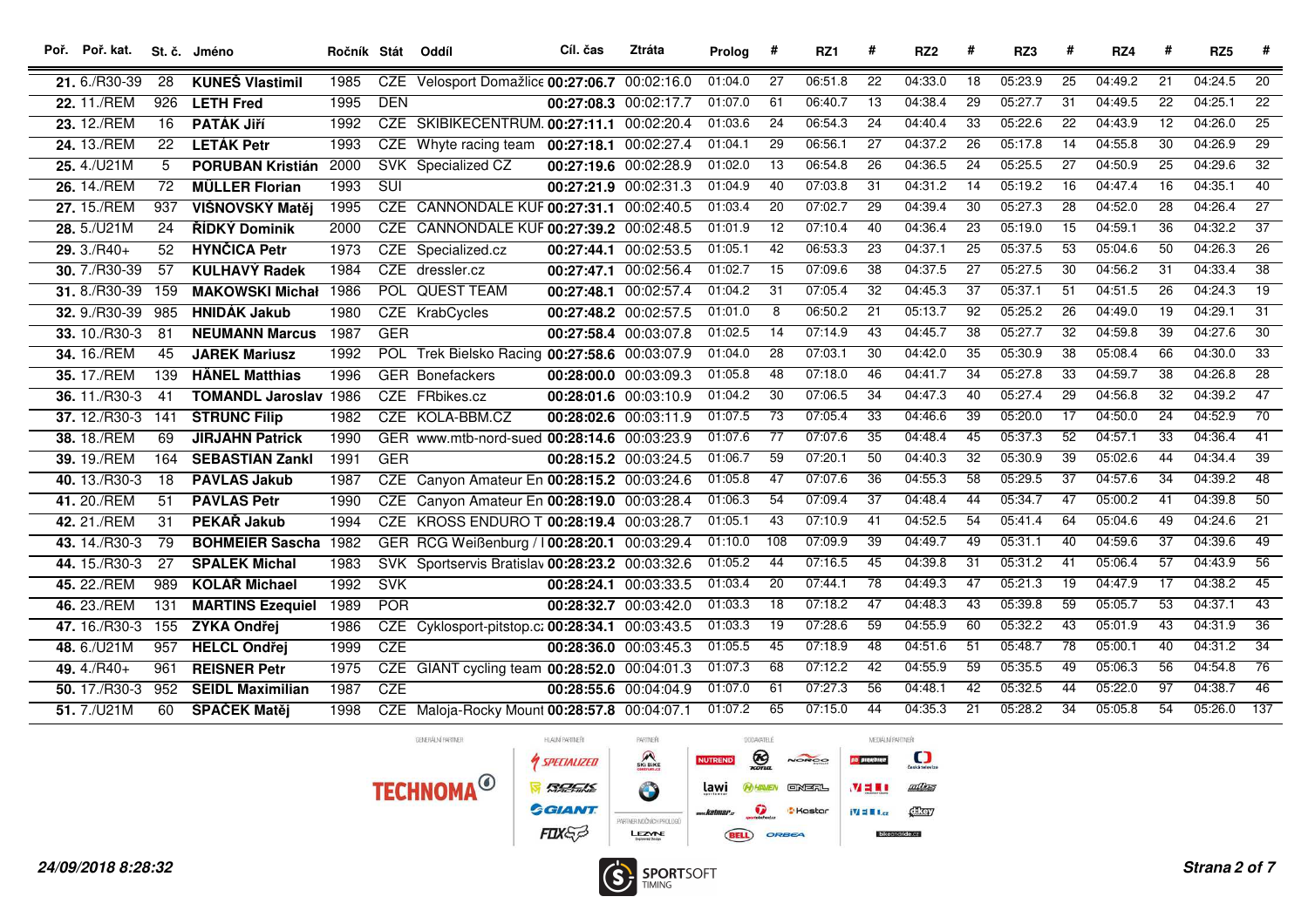| Poř. Poř. kat.       |                 | St. č. Jméno                  | Ročník Stát |            | Oddíl                                           | Cíl. čas              | Ztráta                | Prolog  | #                | RZ1     | #               | RZ <sub>2</sub> | #               | RZ3     | #               | RZ4     | #               | RZ <sub>5</sub> | #               |
|----------------------|-----------------|-------------------------------|-------------|------------|-------------------------------------------------|-----------------------|-----------------------|---------|------------------|---------|-----------------|-----------------|-----------------|---------|-----------------|---------|-----------------|-----------------|-----------------|
| 52. 24./REM          | 74              | <b>MILKA Václav</b>           | 1990        |            | CZE koloshop.cz                                 |                       | 00:28:58.5 00:04:07.8 | 01:10.1 | 110              | 07:31.6 | 64              | 04:48.0         | 41              | 05:39.1 | 56              | 05:06.1 | 55              | 04:43.3         | 55              |
| 53. 18./R30-3        | 78              | <b>STREHL Sebastian 1982</b>  |             | <b>GER</b> |                                                 | 00:28:59.5 00:04:08.9 |                       | 01:07.3 | $\overline{70}$  | 07:21.6 | $\overline{51}$ | 04:49.4         | 48              | 05:37.0 | 50              | 05:12.0 | 76              | 04:52.1         | 68              |
| 54. 25./REM          | 46              | <b>BENEDIKT Ladislav 1992</b> |             |            | CZE Bike factory Strakon 00:28:59.9 00:04:09.2  |                       |                       | 01:05.8 | $\overline{50}$  | 07:26.0 | $\overline{53}$ | 04:48.8         | 46              | 05:46.5 | $\overline{76}$ | 05:08.4 | 64              | 04:44.2         | $\overline{57}$ |
| 55. 26./REM          | 132             | <b>GORY Nicolas</b>           | 1990        | <b>FRA</b> |                                                 |                       | 00:29:06.2 00:04:15.5 | 01:05.6 | 46               | 07:27.2 | 55              | 04:52.8         | 55              | 05:39.7 | 57              | 05:15.2 | 80              | 04:45.4         | 58              |
| 56. 27./REM          | 951             | <b>RABE Nick</b>              | 1997        | <b>GER</b> |                                                 |                       | 00:29:08.6 00:04:17.9 | 01:06.7 | $\overline{58}$  | 07:30.0 | 60              | 05:04.3         | $\overline{72}$ | 05:31.9 | 42              | 05:08.4 | 64              | 04:47.3         | 62              |
| 57.19./R30-3         | $\overline{73}$ | <b>PAPRSTKA Radim</b>         | 1987        |            | CZE Maloja - Rocky Mour 00:29:09.5 00:04:18.8   |                       |                       | 01:04.6 | $\overline{39}$  | 07:30.8 | 61              | 04:53.7         | $\overline{56}$ | 05:45.8 | $\overline{73}$ | 05:11.5 | $\overline{74}$ | 04:42.8         | $\overline{53}$ |
| 58. 28./REM          | 987             | <b>KAŠPAR Ondřej</b>          | 1990        | <b>CZE</b> |                                                 | 00:29:10.5 00:04:19.9 |                       | 01:06.2 | 52               | 07:27.1 | 54              | 04:52.4         | 53              | 05:46.1 | $\overline{74}$ | 05:05.7 | 52              | 04:53.1         | $\overline{72}$ |
| 59. 20./R30-3        | 70              | <b>TRUMPORE Lee</b>           | 1979        |            | <b>USA</b> Yeti Cycles                          | 00:29:13.1 00:04:22.4 |                       | 01:06.2 | $\overline{52}$  | 07:35.0 | 67              | 04:57.0         | 64              | 05:39.8 | $\overline{58}$ | 05:06.6 | $\overline{58}$ | 04:48.5         | 66              |
| 60. 29./REM          | 144             | <b>STRAKA Jiří</b>            | 1991        | CZE        |                                                 | 00:29:13.9 00:04:23.2 |                       | 01:07.5 | 75               | 07:19.3 | 49              | 04:51.6         | 52              | 05:46.8 | $\overline{77}$ | 05:05.5 | $\overline{51}$ | 05:02.9         | $\overline{99}$ |
| 61.21./R30-3         | 960             | <b>URBANEC Zdeněk</b>         | 1979        | CZE        |                                                 |                       | 00:29:14.3 00:04:23.6 | 01:01.6 | $\overline{11}$  | 07:27.4 | 57              | 05:00.0         | 68              | 05:44.8 | 69              | 05:18.8 | $\overline{88}$ | 04:41.7         | $\overline{51}$ |
| 62. 30./REM          | 23              | <b>VOKÁČ JIří</b>             | 1993        | CZE        |                                                 |                       | 00:29:20.0 00:04:29.3 | 01:08.0 | 81               | 07:34.9 | 66              | 04:56.8         | 62              | 05:43.3 | 66              | 05:09.4 | 70              | 04:47.6         | $-63$           |
| 63. 31./REM          | 43              | <b>MIXÁN Jan</b>              | 1989        | CZE        |                                                 |                       | 00:29:21.3 00:04:30.6 | 01:07.2 | 66               | 07:42.6 | $\overline{76}$ | 04:50.7         | $\overline{50}$ | 05:40.7 | 61              | 05:03.7 | 47              | 04:56.1         | $\overline{79}$ |
| 64. 22./R30-3        | 21              | <b>MICHÁLEK Viktor</b>        | 1980        |            | SVK Cyklistický klub Stup 00:29:22.5 00:04:31.8 |                       |                       | 01:07.1 | $-63$            | 07:41.2 | 74              | 05:01.4         | $\overline{70}$ | 05:40.9 | 62              | 05:08.9 | 69              | 04:42.8         | $\overline{54}$ |
| 65.8./U21M           | 151             | <b>BEDRNÍK Matěj</b>          | 2000        |            | CZE Česká spořitelna Sp 00:29:27.0 00:04:36.3   |                       |                       | 01:04.5 | $\overline{36}$  | 07:42.7 | 77              | 04:56.9         | 63              | 05:38.8 | 55              | 05:08.4 | 68              | 04:55.3         | $\overline{77}$ |
| 66. 32./REM          | 161             | <b>SOJKA Libor</b>            | 1990        |            | CZE Biketechnic.cz                              |                       | 00:29:36.0 00:04:45.3 | 01:07.9 | $\overline{79}$  | 07:45.9 | $\overline{79}$ | 05:03.4         | $\overline{71}$ | 05:45.3 | 72              | 05:07.7 | 62              | 04:45.6         | $\overline{59}$ |
| 67. 33./REM          | 83              | <b>KANTA Martin</b>           | 1997        | <b>CZE</b> |                                                 | 00:29:41.8 00:04:51.1 |                       | 01:08.4 | $\overline{87}$  | 07:36.5 | 69              | 05:10.0         | $\overline{82}$ | 05:45.2 | $\overline{71}$ | 05:04.2 | 48              | 04:57.2         | $\overline{83}$ |
| 68. 34./REM          | 25              | <b>ROUČEK Jan</b>             | 1994        |            | CZE Ráj kol Kladno                              | 00:29:42.7 00:04:52.1 |                       | 01:08.0 | 82               | 07:41.1 | 73              | 04:59.5         | 66              | 05:41.5 | 65              | 05:10.0 | 71              | 05:02.5         | $\overline{97}$ |
| 69. 23./R30-3        | 35              | <b>WARD Simon</b>             | 1988        | <b>GBR</b> |                                                 | 00:29:43.1 00:04:52.4 |                       | 01:11.8 | $\overline{131}$ | 07:36.7 | $\overline{70}$ | 05:01.0         | 69              | 05:34.1 | 45              | 05:19.1 | 92              | 05:00.2         | 91              |
| 70. 24./R30-3 117    |                 | <b>CÍSAŘ Adam</b>             | 1981        |            | CZE Avast Cyklo Šauer N 00:29:45.9 00:04:55.3   |                       |                       | 01:10.5 | $\frac{114}{ }$  | 07:31.1 | 63              | 05:12.5         | 88              | 05:53.1 | 88              | 05:00.8 | 42              | 04:57.8         | 85              |
| $71.5/R40+$          | 146             | <b>BLECHA Josef</b>           | 1977        |            | CZE Author Team Stupnc 00:29:50.8 00:05:00.1    |                       |                       | 01:10.8 | 118              | 07:47.4 | 82              | 04:58.9         | 65              | 05:45.1 | $\overline{70}$ | 05:11.5 | $\overline{73}$ | 04:57.0         | $\overline{82}$ |
| <b>72.</b> 25./R30-3 | 982             | <b>PILAT Stanislav</b>        | 1988        | CZE        |                                                 | 00:29:52.9 00:05:02.3 |                       | 01:11.3 | 126              | 07:52.0 | 92              | 05:05.7         | $\overline{73}$ | 05:46.1 | 74              | 05:10.2 | $\overline{72}$ | 04:47.7         | 64              |
| 73. 26./R30-3 116    |                 | <b>GRABMÜLLER Jan</b>         | 1981        |            | CZE Bikefactory Strakoni 00:29:54.9 00:05:04.3  |                       |                       | 01:07.5 | 74               | 07:30.9 | 62              | 05:14.4         | 97              | 05:48.9 | 79              | 05:20.0 | 94              | 04:53.0         | $\overline{71}$ |
| 74.9./U21M           | 167             | <b>PINDEL Maciej</b>          | 2001        |            | POL Trek Bielsko Racing 00:29:57.0 00:05:06.4   |                       |                       | 01:11.6 | 129              | 08:14.8 | 122             | 04:59.9         | 67              | 05:34.5 | 46              | 05:02.7 | 45              | 04:53.3         | $\overline{74}$ |
| 75. 27./R30-3 123    |                 | POKORNÝ Lukáš                 | 1986        | CZE        |                                                 | 00:29:59.7 00:05:09.1 |                       | 01:07.6 | 78               | 08:29.4 | 142             | 04:56.5         | 61              | 05:41.3 | 63              | 05:07.7 | 61              | 04:37.0         | $\overline{42}$ |
| <b>76.</b> 28./R30-3 | 148             | <b>SENDLINGER Rainer1984</b>  |             |            | <b>AUT RSV Garching</b>                         | 00:30:00.9 00:05:10.3 |                       | 01:10.5 | 115              | 07:51.3 | 88              | 05:10.0         | 83              | 05:40.3 | 60              | 05:21.7 | 96              | 04:46.8         | 60              |
| $77.6/RA0+$          | 157             | <b>STADLER Hanse</b>          | 1976        | <b>GER</b> |                                                 | 00:30:01.1 00:05:10.5 |                       | 01:07.9 | 80               | 07:33.5 | 65              | 05:08.7         | $\overline{77}$ | 05:44.1 | 68              | 05:12.1 | $\overline{77}$ | 05:14.5         | 120             |
| 78. 29./R30-3        | 56              | <b>SEBESTYÉN Krisztiá1984</b> |             |            | HUN Fro Racing                                  | 00:30:11.7 00:05:21.1 |                       | 01:09.2 | 96               | 07:51.6 | 89              | 05:12.3         | 87              | 05:55.2 | 96              | 05:15.5 | $\overline{81}$ | 04:47.7         | 65              |
| 79. 35./REM          | 66              | PITOŇÁK Richard               | 1989        |            | CZE NOPOOR                                      | 00:30:13.5 00:05:22.8 |                       | 01:09.6 | 101              | 07:36.8 | 71              | 05:09.1         | $\overline{78}$ | 05:54.1 | 91              | 05:29.5 | 117             | 04:54.0         | 75              |
| 80.1/RZ              | 44              | <b>DRENGUBÁKOVÁ Ar1990</b>    |             |            | CZE GHOST MOJEKOLC 00:30:14.1 00:05:23.4        |                       |                       | 01:07.4 | $\overline{71}$  | 07:49.4 | 85              | 05:10.2         | $\overline{84}$ | 05:51.0 | 86              | 05:17.4 | $\overline{85}$ | 04:58.5         | 86              |
| $81.7/R40+$          | 984             | <b>PAJMA Martin</b>           | 1977        |            | CZE Gigantic Racing Tea 00:30:15.2 00:05:24.5   |                       |                       | 01:08.4 | 86               | 07:22.3 | 52              | 05:07.4         | 75              | 06:11.6 | 130             | 05:25.0 | 106             | 05:00.5         | $\overline{93}$ |
| 82. 30./R30-3        | 33              | <b>KRAMPERA Milan</b>         | 1981        | <b>CZE</b> |                                                 | 00:30:16.0 00:05:25.4 |                       | 01:09.9 | 105              | 07:50.9 | 86              | 05:07.2         | $\overline{74}$ | 06:00.8 | 112             | 05:17.8 | $\overline{86}$ | 04:49.1         | 67              |

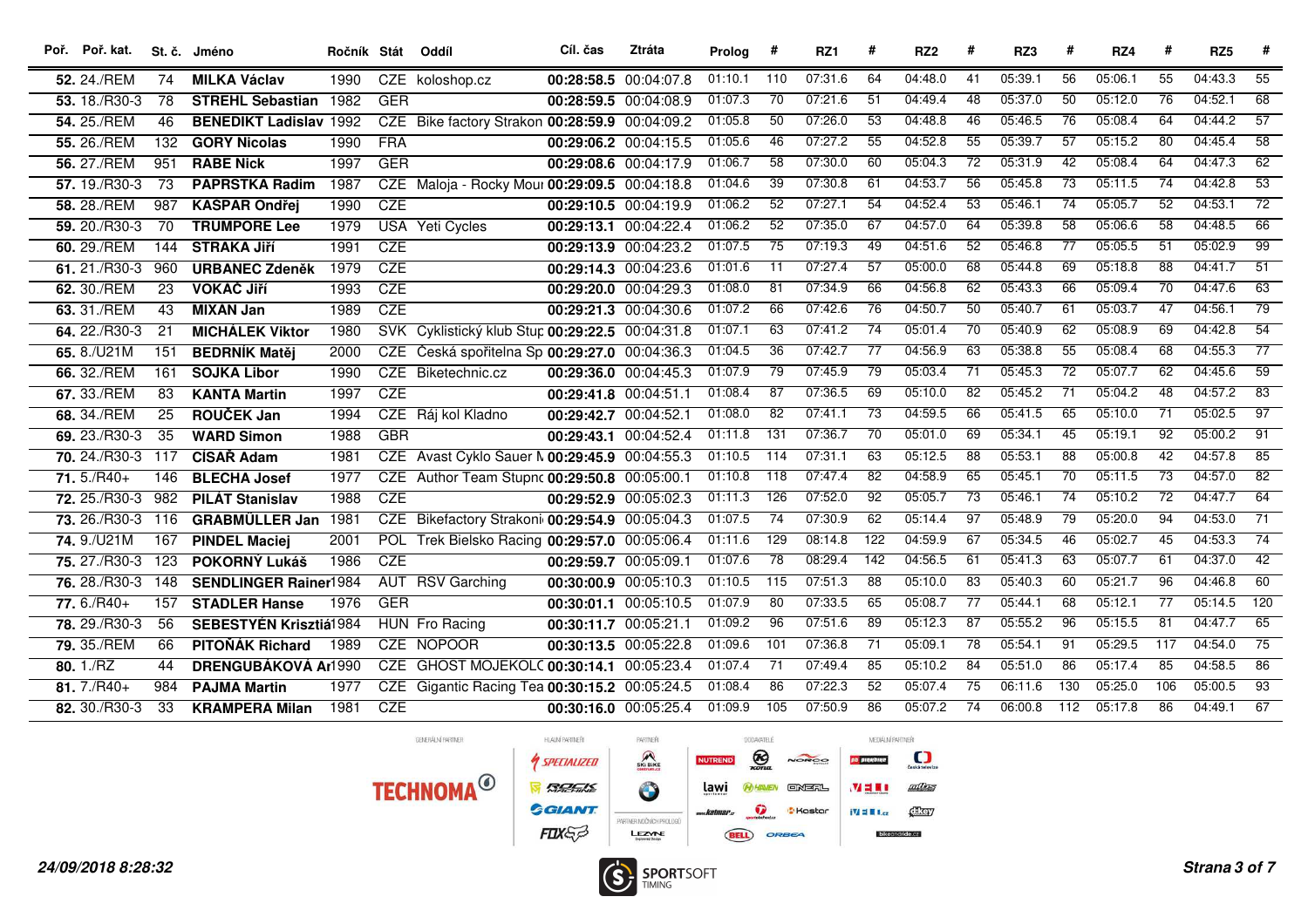| Poř. Poř. kat.                |                 | St. č. Jméno                  | Ročník Stát |            | Oddíl                                         | Cíl. čas              | <b>Ztráta</b>         | Prolog  | #                | RZ1     | #                | RZ <sub>2</sub> | #                | RZ3     | #               | RZ4     | #                | RZ <sub>5</sub> | #                |
|-------------------------------|-----------------|-------------------------------|-------------|------------|-----------------------------------------------|-----------------------|-----------------------|---------|------------------|---------|------------------|-----------------|------------------|---------|-----------------|---------|------------------|-----------------|------------------|
| 83. 31./R30-3 128             |                 | <b>ŠLAUF Petr</b>             | 1984        |            | CZE FRbikes.cz                                |                       | 00:30:16.4 00:05:25.8 | 01:08.7 | 90               | 07:39.2 | 72               | 05:10.5         | 86               | 05:53.8 | 90              | 05:23.9 | 104              | 05:00.1         | 90               |
| 84. 32./R30-3 140             |                 | <b>MILNER James</b>           | 1988        |            | <b>GBR</b> Start Line MTB                     |                       | 00:30:21.6 00:05:31.0 | 01:37.3 | 174              | 07:28.3 | 58               | 05:22.3         | 113              | 05:43.3 | 67              | 05:28.1 | 114              | 04:42.1         | $\overline{52}$  |
| 85. 33./R30-3                 | $\overline{29}$ | <b>HUBÁČEK Petr</b>           | 1984        | <b>CZE</b> |                                               |                       | 00:30:25.1 00:05:34.5 | 01:08.1 | 83               | 07:53.7 | 94               | 05:14.2         | 94               | 05:55.4 | $\overline{97}$ | 05:20.7 | $\overline{95}$  | 04:52.8         | 69               |
| 86. 36./REM                   | 122             | <b>NOVOSÁD Tomáš</b>          | 1990        |            | CZE Maloch Racing Tean 00:30:27.8 00:05:37.1  |                       |                       | 01:11.0 | $\overline{123}$ | 08:14.8 | 121              | 05:09.6         | $\overline{81}$  | 05:49.2 | 81              | 05:06.7 | 59               | 04:56.2         | 80               |
| 87. 37./REM                   | 62              | <b>BEČKA JIří</b>             | 1993        |            | CZE Trail-guide.cz                            |                       | 00:30:28.4 00:05:37.8 | 01:12.1 | 135              | 07:46.2 | 80               | 05:17.2         | 104              | 05:50.6 | 85              | 05:17.2 | 83               | 05:05.0         | 102              |
| 88, 34./R30-3                 | 77              | <b>BARTOŠEK Lukáš</b>         | 1988        |            | <b>CZE BIKE CAJK</b>                          |                       | 00:30:28.6 00:05:37.9 | 01:09.7 | 104              | 08:04.0 | 106              | 05:14.5         | $\overline{98}$  | 05:50.4 | $\overline{84}$ | 05:22.7 | $\overline{99}$  | 04:47.0         | $\overline{61}$  |
| 89. 35./R30-3                 | 58              | <b>PROVOD Stanislav</b>       | 1985        | <b>CZE</b> |                                               |                       | 00:30:31.0 00:05:40.3 | 01:10.1 | 111              | 07:48.7 | 84               | 05:07.5         | 76               | 05:52.7 | 87              | 05:22.8 | 100              | 05:09.0         | 110              |
| 90. 36./R30-3                 | 160             | <b>SVOBODA David</b>          | 1988        |            | CZE Pink Unicorn Endurc 00:30:32.9 00:05:42.2 |                       |                       | 01:13.0 | $\overline{142}$ | 07:51.7 | 91               | 05:15.0         | $-99$            | 05:54.3 | $\overline{93}$ | 05:18.3 | $\overline{87}$  | 05:00.4         | $\overline{92}$  |
| 91, 38./REM                   | 121             | <b>SLÁDEK Jan</b>             | 1991        | CZE        |                                               |                       | 00:30:34.7 00:05:44.0 | 01:10.1 | 109              | 08:04.4 | $\overline{108}$ | 05:12.7         | $\overline{89}$  | 05:49.2 | $\overline{80}$ | 05:08.4 | 67               | 05:09.7         | $\overline{113}$ |
| 92. 37./R30-3 939             |                 | <b>MALÍNEK Jan</b>            | 1983        |            | <b>CZE</b> Koloshop Team                      |                       | 00:30:36.5 00:05:45.8 | 01:13.3 | 143              | 07:59.1 | 101              | 05:14.2         | 93               | 05:56.7 | 100             | 05:16.9 | 82               | 04:56.3         | 81               |
| 93. 38./R30-3 970             |                 | <b>KOTRBA Michal</b>          | 1980        | <b>CZE</b> |                                               |                       | 00:30:36.7 00:05:46.0 | 01:10.9 | $\overline{120}$ | 07:51.2 | 87               | 05:21.4         | 111              | 05:57.7 | 105             | 05:14.6 | $\overline{78}$  | 05:00.9         | $\overline{94}$  |
| 94. 39./REM                   | 162             | <b>DYNTAR Radko</b>           | 1990        |            | CZE KrabCycles                                |                       | 00:30:36.9 00:05:46.3 | 01:07.3 | 69               | 07:56.6 | 96               | 05:14.4         | 96               | 05:54.2 | $\overline{92}$ | 05:07.7 | 60               | 05:16.6         | 124              |
| 95, 39./R30-3                 | 37              | MOŠNIČKA Lubomír 1980         |             |            | CZE Galaxy Cyklošvec St 00:30:45.4 00:05:54.7 |                       |                       | 01:09.9 | 106              | 07:42.3 | $\overline{75}$  | 05:14.3         | $\overline{95}$  | 06:07.3 | 118             | 05:27.5 | 111              | 05:03.8         | 100              |
| 96.40./R30-3                  | 988             | <b>KABÁT JIří</b>             | 1985        | CZE        |                                               |                       | 00:30:46.9 00:05:56.3 | 01:08.8 | 91               | 07:58.7 | 100              | 05:16.4         | 102              | 05:54.5 | $\overline{94}$ | 05:26.5 | $\overline{109}$ | 05:02.1         | $\overline{96}$  |
| $97.8/R40+$                   | 61              | <b>HYKL Tomáš</b>             | 1975        |            | CZE Petr Čech SPORT N 00:30:47.4 00:05:56.8   |                       |                       | 01:13.4 | $\overline{145}$ | 07:57.8 | 99               | 05:19.4         | 107              | 05:53.2 | 89              | 05:18.9 | $\overline{91}$  | 05:04.6         | 101              |
| $98.9/RA0+$                   | 32              | ŠIMERLE Ladislav              | 1976        |            | CZE aspire sports                             |                       | 00:30:51.4 00:06:00.8 | 01:09.2 | $\overline{97}$  | 08:09.0 | $\overline{113}$ | 05:09.4         | $\overline{79}$  | 05:57.5 | 104             | 05:11.7 | $\overline{75}$  | 05:14.5         | $\overline{119}$ |
| 99.1./U21W                    | 111             | <b>HAVLICKÁ Kristýna 1998</b> |             |            | CZE Rock Machine Cyklo 00:30:54.0 00:06:03.3  |                       |                       | 01:08.8 | $\overline{92}$  | 08:16.0 | 124              | 05:20.1         | 109              | 05:57.0 | 103             | 05:18.8 | $\overline{88}$  | 04:53.1         | $\overline{73}$  |
| 100.41./R30-3                 | 87              | <b>CHLUP Ondrej</b>           | 1988        | CZE        |                                               |                       | 00:30:55.5 00:06:04.8 | 01:11.8 | $\overline{132}$ | 08:11.3 | 114              | 05:18.0         | 106              | 05:56.8 | 101             | 05:14.6 | 79               | 05:02.7         | $\overline{98}$  |
| 101.42./R30-3                 | 39              | <b>VOBOŘIL Luboš</b>          | 1983        |            | CZE koloshop.cz                               |                       | 00:30:59.0 00:06:08.4 | 01:14.3 | $\overline{152}$ | 08:04.1 | 107              | 05:17.4         | 105              | 05:59.5 | 108             | 05:24.1 | 105              | 04:59.4         | $\overline{88}$  |
| 102.40./REM                   | 36              | <b>JAROŠ Milan</b>            | 1994        | CZE        |                                               |                       | 00:30:59.4 00:06:08.7 | 01:06.8 | 60               | 08:06.5 | 110              | 05:21.0         | 110              | 06:00.5 | 110             | 05:23.2 | 101              | 05:01.1         | 95               |
| 103.41./REM                   | 40              | <b>KÁBA Martin</b>            | 1989        | CZE        |                                               | 00:31:01.7 00:06:11.1 |                       | 01:06.6 | 57               | 08:14.4 | 119              | 05:12.9         | 90               | 05:49.7 | 83              | 05:27.0 | $\overline{110}$ | 05:10.9         | 114              |
| 104. 10./R40+                 | 13              | <b>SZEP Milan</b>             | 1966        |            | CZE RB-Bike Protocycles 00:31:01.8 00:06:11.2 |                       |                       | 01:08.5 | 88               | 08:23.7 | $\overline{134}$ | 05:12.9         | 91               | 05:57.0 | 102             | 05:22.0 | $\overline{98}$  | 04:57.5         | 84               |
| 105. $11./R40+$               | 152             | <b>SKUBA Jaromír</b>          | 1977        |            | CZE Haven team SK Svo 00:31:08.1 00:06:17.5   |                       |                       | 01:10.6 | 117              | 07:59.5 | 103              | 05:17.1         | 103              | 06:00.6 | 111             | 05:32.2 | 125              | 05:07.8         | 105              |
| 106.43./R30-3                 | 90              | <b>GAL Lukacs</b>             | 1983        |            | HUN Fro Racing                                |                       | 00:31:13.2 00:06:22.5 | 01:11.7 | 130              | 07:57.2 | 97               | 05:21.4         | 112              | 06:01.9 | 114             | 05:28.7 | 116              | 05:12.1         | 116              |
| 107.44./R30-3                 | 130             | <b>FRITSCH Matthieu</b>       | 1984        | <b>FRA</b> |                                               |                       | 00:31:16.6 00:06:26.0 | 01:12.4 | 140              | 07:57.6 | 98               | 05:16.0         | 101              | 06:08.6 | 123             | 05:32.1 | 124              | 05:09.7         | $\overline{112}$ |
| 108.45./R30-3                 | 963             | <b>KUBĚNA Lukáš</b>           | 1980        | CZE        |                                               | 00:31:17.7 00:06:27.1 |                       | 01:09.1 | 93               | 07:47.1 | 81               | 04:43.6         | $\overline{36}$  | 05:34.9 | 48              | 05:02.9 | 46               | 07:00.2         | $\overline{169}$ |
| $109.12/R40+$                 | 965             | SMÍŠEK Ondřej                 | 1978        | <b>CZE</b> | Cyklopujcovna.com 00:31:21.7 00:06:31.0       |                       |                       | 01:12.2 | 136              | 07:55.8 | 95               | 05:27.4         | 122              | 05:57.7 | 105             | 05:18.9 | $\overline{90}$  | 05:29.7         | 140              |
| 110.42./REM                   | 38              | <b>MIKO Ladislav</b>          | 1989        | CZE        |                                               | 00:31:24.8 00:06:34.1 |                       | 01:06.3 | $\overline{55}$  | 07:51.7 | 90               | 05:27.2         | $\overline{121}$ | 06:10.5 | 128             | 05:40.5 | 136              | 05:08.4         | 108              |
| 111.43./REM                   | 968             | <b>MUŽÍK Jakub</b>            | 1993        | <b>CZE</b> |                                               |                       | 00:31:27.2 00:06:36.6 | 01:14.4 | 153              | 08:03.1 | 105              | 05:22.9         | 114              | 06:14.5 | 138             | 05:19.2 | 93               | 05:13.2         | 118              |
| $112. 13. / R40+$             | 53              | <b>VESELÝ Jaroslav</b>        | 1970        |            | <b>CZE</b> Koloshop Team                      |                       | 00:31:29.2 00:06:38.6 | 01:12.4 | $\overline{139}$ | 08:14.3 | 118              | 05:10.4         | 85               | 05:56.3 | $\overline{99}$ | 05:23.5 | 102              | 05:32.1         | $\overline{141}$ |
| 113. 46./R30-3 935 FÉL Imrich |                 |                               | 1987        | CZE        |                                               |                       | 00:31:39.2 00:06:48.6 | 01:06.6 | $\overline{56}$  | 08:16.7 | 126              | 05:26.5         | 119              | 06:08.1 | 120             | 05:30.1 | 119              | 05:11.3         | $\overline{115}$ |

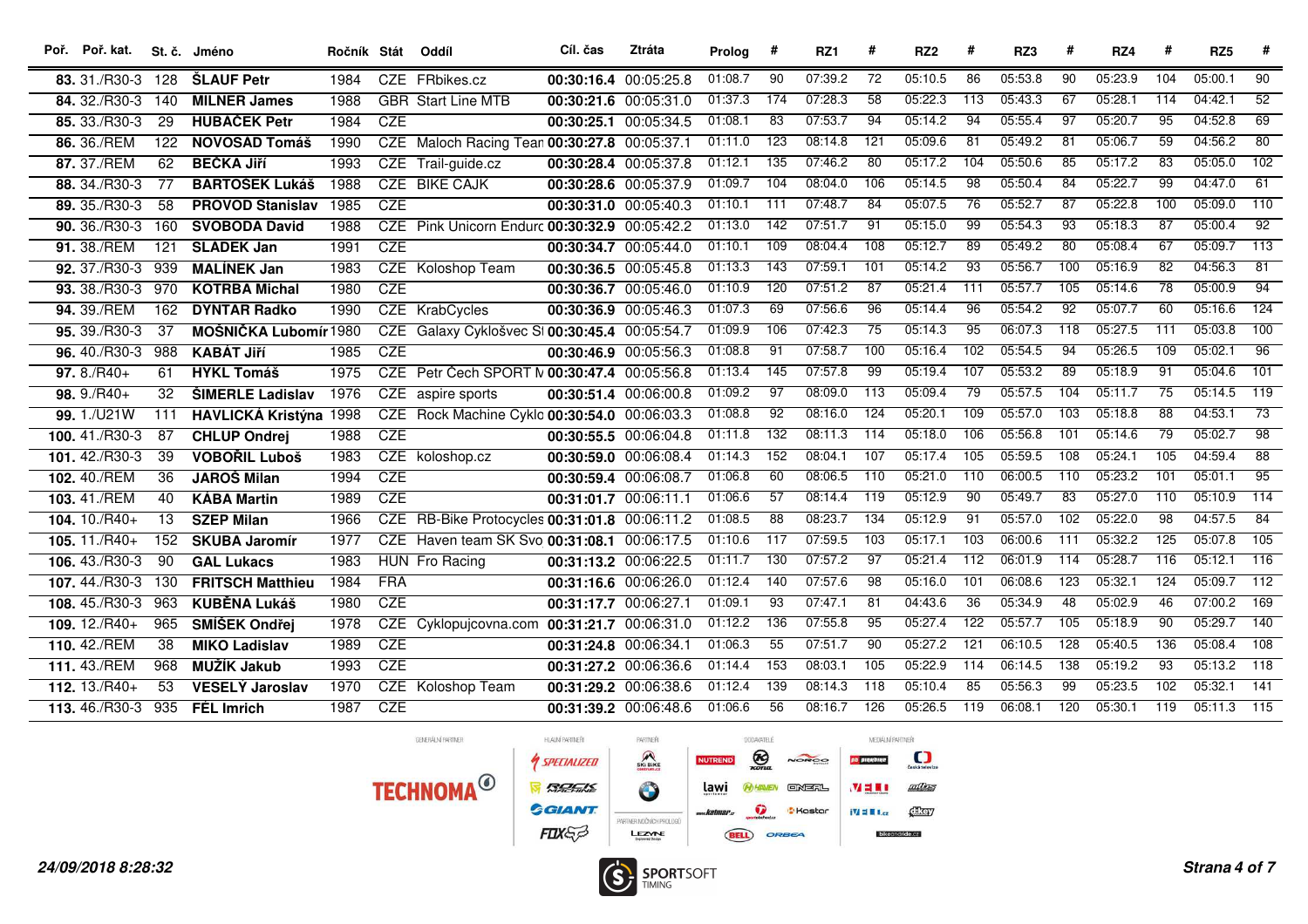| Poř. Poř. kat.         |                  | St. č. Jméno                   | Ročník Stát Oddíl |            |                                                | Cíl. čas              | <b>Ztráta</b>         | Prolog  | #                | RZ1     | #                | RZ <sub>2</sub> | #                | RZ3     | #                | RZ4     | #                | RZ <sub>5</sub> | #                |
|------------------------|------------------|--------------------------------|-------------------|------------|------------------------------------------------|-----------------------|-----------------------|---------|------------------|---------|------------------|-----------------|------------------|---------|------------------|---------|------------------|-----------------|------------------|
| 114, 47./R30-3         | 125              | ŠŤASTNÝ Martin                 | 1980              |            | CZE Norco Bicycles                             | 00:31:39.4 00:06:48.7 |                       | 01:10.3 | 112              | 08:25.6 | 137              | 05:23.2         | 116              | 06:10.1 | 126              | 05:30.1 | 120              | 04:59.8         | 89               |
| 115, 44./REM           | 48               | <b>VYKOUPIL Jan</b>            | 1992              | <b>CZE</b> | Ellendereth Bike Tea 00:31:47.9 00:06:57.2     |                       |                       | 01:09.3 | $\overline{99}$  | 08:11.9 | 115              | 05:24.6         | 117              | 06:09.5 | $\overline{124}$ | 05:43.0 | 140              | 05:09.3         | 111              |
| 116. $\sqrt{14.7R40+}$ | 96               | <b>KOUDELKA Michal</b>         | 1978              |            | CZE AC Sparta Praha                            | 00:31:48.4 00:06:57.8 |                       | 01:11.0 | 125              | 08:18.2 | $\overline{127}$ | 05:27.6         | 123              | 06:04.5 | 116              | 05:31.1 | 123              | 05:15.8         | 122              |
| 117. 10./U21M          | 946              | <b>WINNER Philipp</b>          | 1999              | <b>GER</b> |                                                | 00:31:50.2 00:06:59.5 |                       | 01:11.5 | 128              | 08:40.8 | 148              | 05:16.0         | 100              | 06:08.2 | 121              | 05:37.9 | 132              | 04:55.8         | $\overline{78}$  |
| 118.48./R30-3          | 34               | <b>TEJKAL Zbyněk</b>           | 1983              |            | <b>CZE AMOKbikers</b>                          | 00:31:53.8 00:07:03.1 |                       | 01:13.8 | $\overline{148}$ | 08:09.0 | 112              | 05:28.4         | 124              | 06:13.1 | $\frac{134}{ }$  | 05:27.7 | 113              | 05:21.5         | 130              |
| 119.45./REM            | 169              | <b>KREJČÍ Vít</b>              | 1993              | <b>CZE</b> |                                                | 00:31:53.8 00:07:03.1 |                       | 01:04.5 | $\overline{37}$  | 08:20.1 | 130              | 05:36.7         | $\overline{135}$ | 05:54.9 | $\overline{95}$  | 05:28.5 | $\overline{115}$ | 05:28.8         | 138              |
| 120.49./R30-3          | 136              | <b>KUGLER Roman</b>            | 1980              |            | CZE SKIBIKECENTRUM. 00:31:57.4 00:07:06.7      |                       |                       | 01:05.9 | 51               | 08:34.0 | 144              | 05:29.8         | 126              | 06:01.2 | 113              | 05:38.0 | 133              | 05:08.4         | 109              |
| 121.46./REM            | 110              | <b>SASÍN Antonín</b>           | 1994              | <b>CZE</b> |                                                | 00:31:59.1 00:07:08.4 |                       | 01:10.4 | 113              | 08:08.8 | $\overline{111}$ | 06:21.7         | 160              | 05:55.8 | $\overline{98}$  | 05:23.6 | 103              | 04:58.7         | $\overline{87}$  |
| $122.15/R40+$          | 59               | <b>KRSEK Martin</b>            | 1966              |            | CZE CANNONDALE KUF 00:32:07.3 00:07:16.6       |                       |                       | 01:12.3 | 137              | 08:20.5 | $\overline{131}$ | 05:36.7         | 134              | 06:08.2 | 122              | 05:33.2 | 126              | 05:16.1         | $\overline{123}$ |
| 123. 16./R40+          | 54               | <b>HAVEL Jakub</b>             | 1975              |            | CZE Bikefactory Strakoni 00:32:08.0 00:07:17.3 |                       |                       | 01:07.1 | 64               | 08:18.8 | 129              | 05:44.7         | 143              | 05:58.9 | 107              | 05:25.9 | 107              | 05:32.4         | $\overline{142}$ |
| 124.50./R30-3          | 106              | <b>DURCHÁNEK Martin 1985</b>   |                   |            | CZE SKIBIKECENTRUM. 00:32:11.3 00:07:20.7      |                       |                       | 01:10.6 | $\overline{116}$ | 08:12.2 | $\overline{116}$ | 05:39.6         | 138              | 06:16.3 | $\overline{141}$ | 05:37.6 | 131              | 05:14.8         | $\overline{121}$ |
| 125. 51./R30-3         | $\overline{76}$  | <b>HLADÍLEK JIří</b>           | 1981              |            | CZE AMOKbikers                                 |                       | 00:32:15.0 00:07:24.3 | 01:37.3 | 174              | 08:35.1 | 145              | 05:19.5         | 108              | 05:49.3 | $\overline{82}$  | 05:17.3 | 84               | 05:36.2         | $\overline{150}$ |
| 126. 17./R40+          | 91               | ŠPIČÁK Miroslav                | 1976              |            | <b>CZE</b> DMR bikes Katmar                    | 00:32:21.1 00:07:30.4 |                       | 01:09.1 | $\overline{95}$  | 08:18.6 | 128              | 05:36.7         | 133              | 06:00.4 | 109              | 05:51.4 | 148              | 05:24.7         | 134              |
| $127.18/R40+$          | 126              | DRŠKA Štěpán                   | 1971              | CZE        |                                                | 00:32:23.0 00:07:32.4 |                       | 01:10.9 | $\overline{121}$ | 08:12.4 | $\overline{117}$ | 05:43.0         | $\overline{139}$ | 06:13.3 | $\overline{135}$ | 05:40.1 | $\overline{135}$ | 05:23.1         | $\overline{132}$ |
| 128. 52./R30-3         | 89               | <b>HUBKA Lukáš</b>             | 1979              |            | CZE Light Core team                            | 00:32:26.7 00:07:36.1 |                       | 01:09.7 | $\overline{103}$ | 08:41.8 | $\overline{151}$ | 05:45.4         | $\frac{145}{ }$  | 06:11.8 | $\overline{131}$ | 05:29.5 | $\overline{117}$ | 05:08.4         | 107              |
| 129. 53./R30-3         | 138              | <b>MÍFEK Martin</b>            | 1983              | CZE        |                                                | 00:32:28.3 00:07:37.7 |                       | 01:13.9 | 150              | 08:36.7 | $\overline{146}$ | 05:30.3         | $\overline{127}$ | 06:18.6 | $\overline{145}$ | 05:30.5 | $\overline{122}$ | 05:18.2         | $\frac{125}{ }$  |
| 130.47./REM            | 135              | <b>STIEBELLEHNER Ch1995</b>    |                   |            | <b>AUT</b> Bike Team Ginner                    | 00:32:34.0 00:07:43.3 |                       | 01:12.3 | $\overline{138}$ | 08:14.6 | 120              | 05:29.1         | 125              | 06:13.9 | 136              | 05:58.4 | 153              | 05:25.4         | $\overline{136}$ |
| 131. 19./R40+          | 95               | <b>ARNOLD Zdeněk</b>           | 1973              |            | CZE Haven                                      | 00:32:34.5 00:07:43.8 |                       | 01:14.7 | 154              | 08:21.1 | 132              | 05:46.1         | 146              | 06:12.7 | 133              | 05:34.6 | 127              | 05:24.9         | $\overline{135}$ |
| 132.48./REM            | 84               | <b>IKONOMIDIS Daniel 1994</b>  |                   |            | <b>CZE</b> Commencal FDF                       | 00:32:38.0 00:07:47.4 |                       | 01:13.0 | 141              | 08:15.0 | $\overline{123}$ | 05:44.1         | 142              | 06:15.9 | 139              | 05:45.6 | $\overline{142}$ | 05:24.2         | $\overline{133}$ |
| 133.54./R30-3          | 996              | <b>SCHMID Michael</b>          | 1988              | <b>GER</b> |                                                | 00:32:41.5 00:07:50.9 |                       | 01:37.3 | 174              | 07:59.3 | 102              | 05:22.9         | $\overline{114}$ | 06:18.3 | $\overline{143}$ | 05:42.3 | 138              | 05:41.5         | $\overline{155}$ |
| 134. 55./R30-3         | 80               | <b>TRUNEČKA Karel</b>          | 1985              | CZE        |                                                | 00:32:42.4 00:07:51.7 |                       | 01:17.4 | 160              | 08:16.3 | 125              | 05:36.8         | 136              | 06:19.6 | 146              | 05:30.4 | 121              | 05:41.7         | 156              |
| 135. 56./R30-3         | 137              | <b>FRIEDLMEIER Micha1988</b>   |                   |            | <b>GER</b> Team Dosenbier                      | 00:32:47.1 00:07:56.4 |                       | 01:37.3 | 174              | 08:30.9 | 143              | 05:33.1         | 129              | 06:09.8 | 125              | 05:37.1 | 128              | 05:18.6         | 127              |
| 136. 57./R30-3 118     |                  | <b>STREHL Jan-Phillip 1984</b> |                   | <b>GER</b> |                                                | 00:32:49.9 00:07:59.2 |                       | 01:22.9 | 172              | 08:27.5 | 139              | 05:36.1         | 130              | 06:07.8 | 119              | 05:42.8 | 139              | 05:32.7         | $\overline{143}$ |
| 137. 20./R40+          | 94               | <b>KUBEC Jan</b>               | 1977              | CZE        |                                                | 00:32:54.8 00:08:04.1 |                       | 01:07.4 | 72               | 08:29.2 | 141              | 05:30.9         | 128              | 06:10.8 | 129              | 05:27.6 | 112              | 06:08.6         | 163              |
| 138. 58./R30-3         | 26               | ČERVENÝ Štěpán                 | 1987              |            | CZE Gigantic Racing Tea 00:32:57.0 00:08:06.3  |                       |                       | 01:05.8 | 49               | 06:36.1 | 10               | 09:56.8         | $\overline{173}$ | 05:38.6 | 54               | 05:08.1 | 63               | 04:31.3         | $\overline{35}$  |
| 139.49./REM            | 944              | <b>DREXEL Florian</b>          | 1992              | <b>GER</b> |                                                | 00:32:57.6 00:08:06.9 |                       | 01:08.2 | $\overline{85}$  | 08:00.1 | 104              | 07:14.1         | 168              | 06:03.2 | $\overline{115}$ | 05:26.0 | 108              | 05:06.0         | 104              |
| 140. 59./R30-3         | 266              | <b>WERNER Felix</b>            | 1986              | <b>GER</b> |                                                | 00:32:59.7 00:08:09.1 |                       | 01:09.1 | $\overline{93}$  | 08:21.5 | 133              | 05:24.9         | 118              | 07:17.9 | 168              | 05:41.1 | 137              | 05:05.3         | 103              |
| 141.60./R30-3          | 969              | <b>LOS Rostislav</b>           | 1983              | CZE        |                                                | 00:32:59.8 00:08:09.2 |                       | 01:10.0 | 107              | 08:41.0 | 150              | 05:38.5         | 137              | 06:16.0 | 140              | 05:55.8 | 150              | 05:18.6         | 126              |
| 142. 61./R30-3         | $\overline{923}$ | <b>OFNER Jan</b>               | 1979              | <b>CZE</b> |                                                | 00:33:03.6 00:08:12.9 |                       | 01:12.1 | 134              | 08:26.0 | 138              | 05:43.6         | 141              | 06:18.5 | $\overline{144}$ | 05:48.7 | $\overline{145}$ | 05:34.7         | 146              |
| 143, 62./R30-3         | 50               | POVÝŠIL Jan                    | 1985              | CZE        |                                                | 00:33:25.1 00:08:34.4 |                       | 01:13.8 | 148              | 08:42.6 | 152              | 05:59.2         | $\overline{154}$ | 06:17.4 | 142              | 05:37.2 | 129              | 05:34.7         | $\overline{147}$ |
| 144.50./REM            | 934              | <b>PALEČEK Daniel</b>          | 1993              | CZE        |                                                | 00:33:38.9 00:08:48.3 |                       | 01:37.3 | 174              | 08:57.4 | 156              | 05:26.8         | 120              | 06:10.4 | 127              | 06:04.9 | 159              | 05:22.2         | 131              |



MEDIÁLNÍ PARTNEŘI

 $\frac{1}{2}$   $\frac{1}{2}$   $\frac{1}{2}$   $\frac{1}{2}$   $\frac{1}{2}$   $\frac{1}{2}$   $\frac{1}{2}$   $\frac{1}{2}$   $\frac{1}{2}$   $\frac{1}{2}$   $\frac{1}{2}$   $\frac{1}{2}$   $\frac{1}{2}$   $\frac{1}{2}$   $\frac{1}{2}$   $\frac{1}{2}$   $\frac{1}{2}$   $\frac{1}{2}$   $\frac{1}{2}$   $\frac{1}{2}$   $\frac{1}{2}$   $\frac{1}{2}$ 

bikeandride.cz

**по р**ідноїне

 $M \equiv 1$ 

 $\Box$ 

血压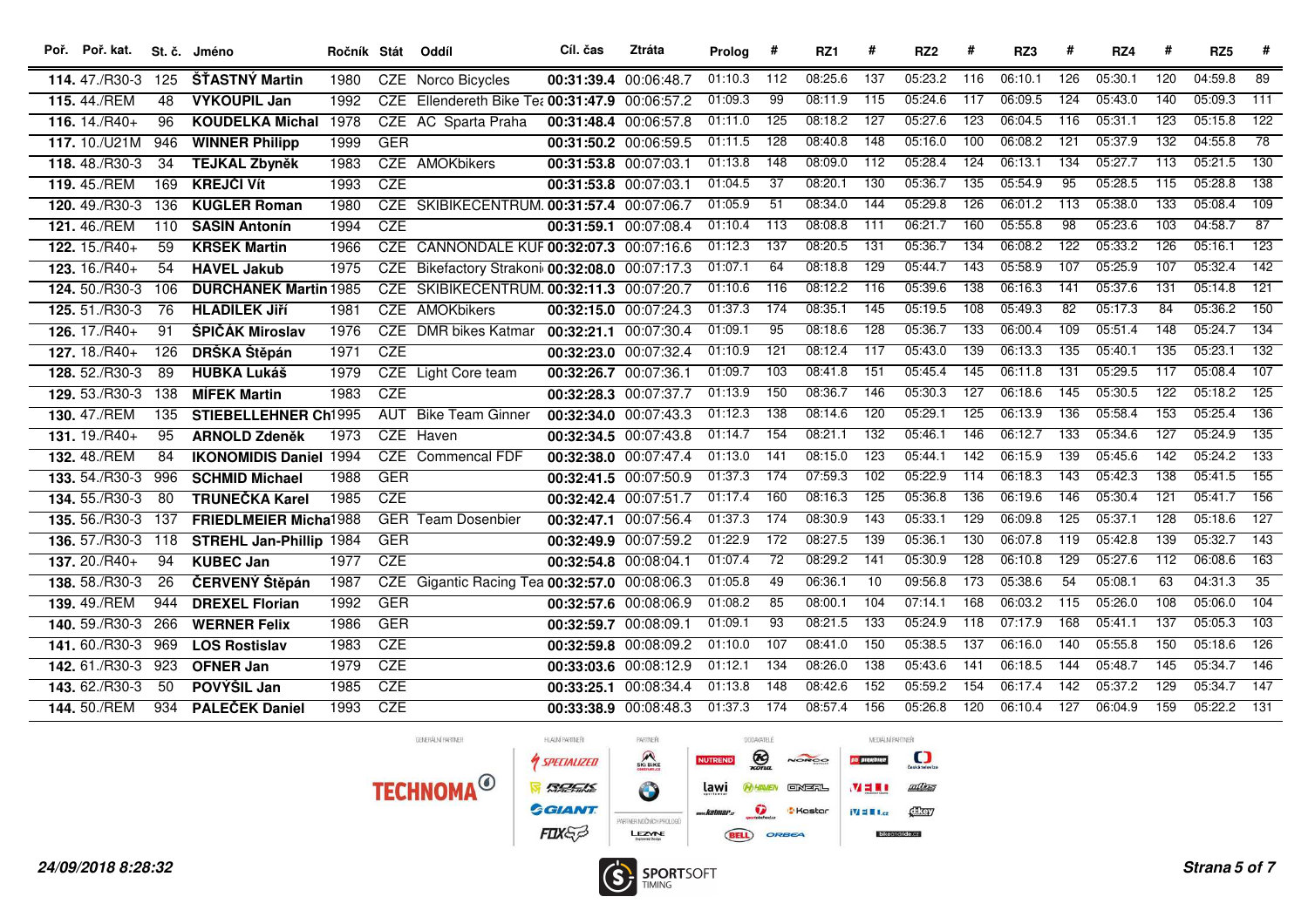| Poř. Poř. kat. |     | St. č. Jméno                  | Ročník Stát |            | Oddíl                                         | Cíl. čas              | Ztráta     | Prolog  | #                | RZ <sub>1</sub> | #                | RZ <sub>2</sub> | #                | RZ3     | #                | RZ4     |                  | RZ <sub>5</sub> | #                |
|----------------|-----|-------------------------------|-------------|------------|-----------------------------------------------|-----------------------|------------|---------|------------------|-----------------|------------------|-----------------|------------------|---------|------------------|---------|------------------|-----------------|------------------|
| 145.63./R30-3  | 88  | <b>JANDA Petr</b>             | 1988        |            | CZE Trail-guide.cz                            | 00:33:40.4 00:08:49.8 |            | 01:15.6 | 157              | 09:00.8         | 157              | 05:56.1         | 151              | 06:12.2 | 132              | 05:39.4 | 134              | 05:36.2         | 149              |
| 146. $2./RZ$   | 104 | ŠÍRKOVÁ Jana                  | 1984        |            | CZE Protocycles                               | 00:33:44.4            | 00:08:53.7 | 01:21.6 | 169              | 08:55.5         | $\overline{155}$ | 05:48.5         | 149              | 06:31.3 | 153              | 05:46.4 | $\overline{143}$ | 05:20.8         | 129              |
| 147.3/RZ       | 100 | NÁTROVÁ Tereza                | 1996        | CZE RyS    |                                               | 00:33:46.1 00:08:55.4 |            | 01:13.3 | 143              | 08:53.1         | 154              | 05:47.1         | 148              | 06:23.8 | 149              | 05:49.9 | 146              | 05:38.9         | 152              |
| 148, 64./R30-3 | 971 | <b>BUCHL Richard</b>          | 1984        | CZE        |                                               | 00:33:54.1 00:09:03.4 |            | 01:09.6 | 100              | 09:18.4         | 165              | 05:45.4         | 144              | 06:27.1 | 151              | 05:54.4 | 149              | 05:19.2         | $\overline{128}$ |
| 149.65./R30-3  | 68  | <b>VOKATÝ Tomáš</b>           | 1983        |            | CZE Cipísek z Řáholce                         | 00:34:12.3 00:09:21.7 |            | 01:07.5 | 76               | 09:42.6         | 169              | 05:36.5         | $\overline{132}$ | 06:27.3 | 152              | 05:43.3 | 141              | 05:34.8         | 148              |
| 150.66./R30-3  | 107 | <b>BRYCHTA Pavel</b>          | 1987        | <b>CZE</b> | KCK                                           | 00:34:15.1 00:09:24.4 |            | 01:10.9 | 122              | 09:06.5         | 160              | 05:43.2         | $\overline{140}$ | 06:24.9 | 150              | 06:04.5 | 158              | 05:44.9         | $\overline{157}$ |
| 151.4/ RZ      | 119 | TESAŘOVÁ Barbora 1991         |             |            | CZE too high to die                           | 00:34:17.5 00:09:26.8 |            | 01:15.2 | 155              | 09:15.9         | 162              | 05:46.3         | 147              | 06:22.8 | $\overline{147}$ | 06:04.3 | 157              | 05:32.8         | 144              |
| 152.51./REM    | 120 | <b>KOCFELDA Jan</b>           | 1989        |            | <b>CZE BIKE CAJK</b>                          | 00:34:17.8 00:09:27.2 |            | 01:17.6 | 162              | 09:05.7         | 159              | 05:50.9         | 150              | 06:42.6 | 160              | 05:47.1 | 144              | 05:33.8         | $\overline{145}$ |
| 153. 21./R40+  | 102 | ZACIOS Štěpán                 | 1975        | CZE        |                                               | 00:34:25.0 00:09:34.3 |            | 01:20.5 | 167              | 08:48.5         | $\overline{153}$ | 06:04.0         | 157              | 06:35.7 | 156              | 06:27.7 | 165              | 05:08.4         | 106              |
| 154. 52./REM   | 158 | <b>KOMÍNEK Martin</b>         | 1992        | <b>CZE</b> |                                               | 00:34:58.3 00:10:07.6 |            | 01:11.0 | 124              | 08:25.2         | 136              | 07:05.7         | 165              | 06:38.5 | 157              | 06:08.1 | 161              | 05:29.5         | 139              |
| 155.67./R30-3  | 959 | <b>ŠLAUF Stanislav</b>        | 1982        | CZE        |                                               | 00:35:01.6 00:10:10.9 |            | 01:17.3 | $\overline{159}$ | 09:27.5         | $\overline{168}$ | 05:58.0         | 153              | 06:41.5 | 159              | 05:57.7 | 152              | 05:39.6         | $\overline{153}$ |
| 156.5/RZ       | 109 | <b>DURČÁKOVÁ Domin1985</b>    |             |            | CZE KROSS ENDURO T 00:35:03.3 00:10:12.7      |                       |            | 01:19.1 | 164              | 09:17.3         | 163              | 06:02.0         | 156              | 06:44.8 | 162              | 06:02.3 | 156              | 05:37.6         | $\overline{151}$ |
| 157. 22./R40+  | 962 | <b>KUBICA David</b>           | 1970        | <b>CZE</b> | caplachtapi palava                            | 00:35:07.7 00:10:17.0 |            | 01:22.9 | 171              | 09:03.7         | 158              | 05:56.5         | 152              | 06:23.2 | 148              | 06:08.8 | 162              | 06:12.6         | $\overline{165}$ |
| 158.68./R30-3  | 75  | VOŠTA Jan                     | 1979        |            | CZE SKIBIKECENTRUM. 00:35:10.8 00:10:20.2     |                       |            | 01:09.3 | 98               | 08:28.4         | 140              | 07:56.5         | 171              | 06:14.1 | $\overline{137}$ | 05:37.3 | 130              | 05:45.1         | 158              |
| 159.69./R30-3  | 93  | <b>BLAHA Jan</b>              | 1984        | CZE        |                                               | 00:35:28.3 00:10:37.7 |            | 01:14.0 | $\overline{151}$ | 09:43.9         | 170              | 06:24.5         | 161              | 06:34.5 | 154              | 05:51.1 | 147              | 05:40.1         | 154              |
| 160.6/RZ       | 98  | <b>KUBÍNOVÁ Lucie</b>         | 1993        | <b>CZE</b> | GIANT LIV CYCLIN( 00:35:30.2 00:10:39.6       |                       |            | 01:17.5 | $\overline{161}$ | 09:26.7         | 166              | 06:08.3         | 158              | 06:40.9 | 158              | 05:56.9 | 151              | 05:59.7         | 162              |
| 161.70./R30-3  | 105 | <b>JEŘÁBEK milan</b>          | 1979        |            | CZE Light Core team                           | 00:35:54.4 00:11:03.7 |            | 01:18.6 | $\overline{163}$ | 09:27.1         | $\overline{167}$ | 06:17.2         | 159              | 06:43.8 | 161              | 06:10.3 | 163              | 05:57.4         | 161              |
| 162. 23./R40+  | 101 | <b>SMEJKAL Jiří</b>           | 1959        |            | CZE Gigantic Racing Tea 00:35:57.1 00:11:06.4 |                       |            | 01:13.6 | 146              | 09:17.9         | 164              | 06:27.6         | 162              | 06:55.6 | 163              | 06:06.0 | 160              | 05:56.2         | 160              |
| 163. 53./REM   | 97  | <b>WEBER Miroslav</b>         | 1993        | CZE        |                                               | 00:36:28.5 00:11:37.8 |            | 01:16.0 | 158              | 10:06.1         | $\overline{171}$ | 05:59.7         | 155              | 06:57.7 | 164              | 06:22.7 | 164              | 05:46.1         | 159              |
| 164. 24./R40+  | 153 | ŠTULC Kryštof                 | 1976        | CZE        |                                               | 00:36:46.1 00:11:55.4 |            | 01:37.3 | 174              | 09:08.3         | 161              | 06:44.5         | 163              | 06:58.4 | 165              | 05:58.5 | 154              | 06:18.9         | 167              |
| 165. 7./RZ     | 964 | SMRČKOVÁ Kateřina1988         |             | CZE        |                                               | 00:39:51.2 00:15:00.6 |            | 01:19.8 | 165              | 10:34.9         | 173              | 07:11.7         | 167              | 07:39.5 | 171              | 06:41.5 | 168              | 06:23.9         | 168              |
| 166.71./R30-3  | 156 | <b>SALTHOUSE Steven 1979</b>  |             | <b>GER</b> |                                               | 00:39:51.3 00:15:00.6 |            | 01:21.6 | 168              | 10:20.7         | 172              | 07:24.5         | 170              | 07:15.3 | 167              | 06:28.6 | 166              | 07:00.3         | 170              |
| 167.8./RZ      | 108 | VARÁČKOVÁ Nikola 1993         |             |            | SVK KZC Bytča                                 | 00:40:24.1 00:15:33.5 |            | 01:20.2 | 166              | 11:27.4         | 175              | 07:05.4         | 164              | 07:33.1 | 170              | 06:43.2 | 169              | 06:14.7         | 166              |
| 168. 25./R40+  | 114 | <b>MŽIK Marek</b>             | 1978        | CZE        |                                               | 00:40:57.7 00:16:07.1 |            | 01:13.6 | 147              | 12:34.9         | 176              | 07:22.9         | 169              | 07:00.1 | 166              | 06:34.3 | 167              | 06:11.7         | $\overline{164}$ |
| 169. 54./REM   | 954 | <b>KOTHMEIER Patrick 1992</b> |             | <b>GER</b> |                                               | 00:42:01.6 00:17:10.9 |            | 01:27.9 | 173              | 11:14.3         | $\overline{174}$ | 07:08.6         | 166              | 07:20.4 | 169              | 07:27.0 | 171              | 07:23.4         | 171              |
| 170. 55./REM   | 133 | <b>JULLIEN Guillaume 1989</b> |             | <b>FRA</b> |                                               | 00:46:32.4 00:21:41.8 |            | 01:22.2 | 170              | 13:02.5         | 177              | 08:20.3         | 172              | 07:58.4 | $\overline{172}$ | 07:17.1 | $\overline{170}$ | 08:31.8         | $\overline{172}$ |
| $R40+$         | 47  | <b>VONDRUŠKA Petr</b>         | 1972        | <b>CZE</b> | TJ Spoje Praha 3                              | <b>DNF</b>            |            | 01:11.3 | 127              |                 |                  |                 |                  |         |                  |         |                  |                 |                  |
| $R40+$         | 65  | RŮŽIČKA Tomáš                 | 1973        |            | CZE Hells boys                                | <b>DNF</b>            |            | 01:15.6 | 156              | 08:24.9         | $\overline{135}$ | 16:33.8         | 175              |         |                  |         |                  |                 |                  |
| R30-39         | 86  | <b>HERMANN Oskar</b>          | 1982        |            | CZE Trail-guide.cz                            | <b>DNF</b>            |            | 01:09.7 | 102              | 08:05.3         | $\overline{109}$ | 05:09.4         | $\overline{79}$  | 06:07.0 | 117              | 05:59.7 | 155              |                 |                  |
| $R40+$         | 112 | <b>KADANĚ Daniel</b>          | 1978        | <b>CZE</b> |                                               | <b>DNF</b>            |            | 01:11.8 | $\overline{132}$ |                 |                  |                 |                  |         |                  |         |                  | 05:12.4 117     |                  |
| R30-39         | 127 | <b>KOVÁŘ Peťas</b>            | 1982        | <b>CZE</b> |                                               | <b>DNF</b>            |            | 01:10.8 | $\overline{119}$ | 08:40.9         | 149              | 32:31.7 176     |                  |         |                  |         |                  |                 |                  |